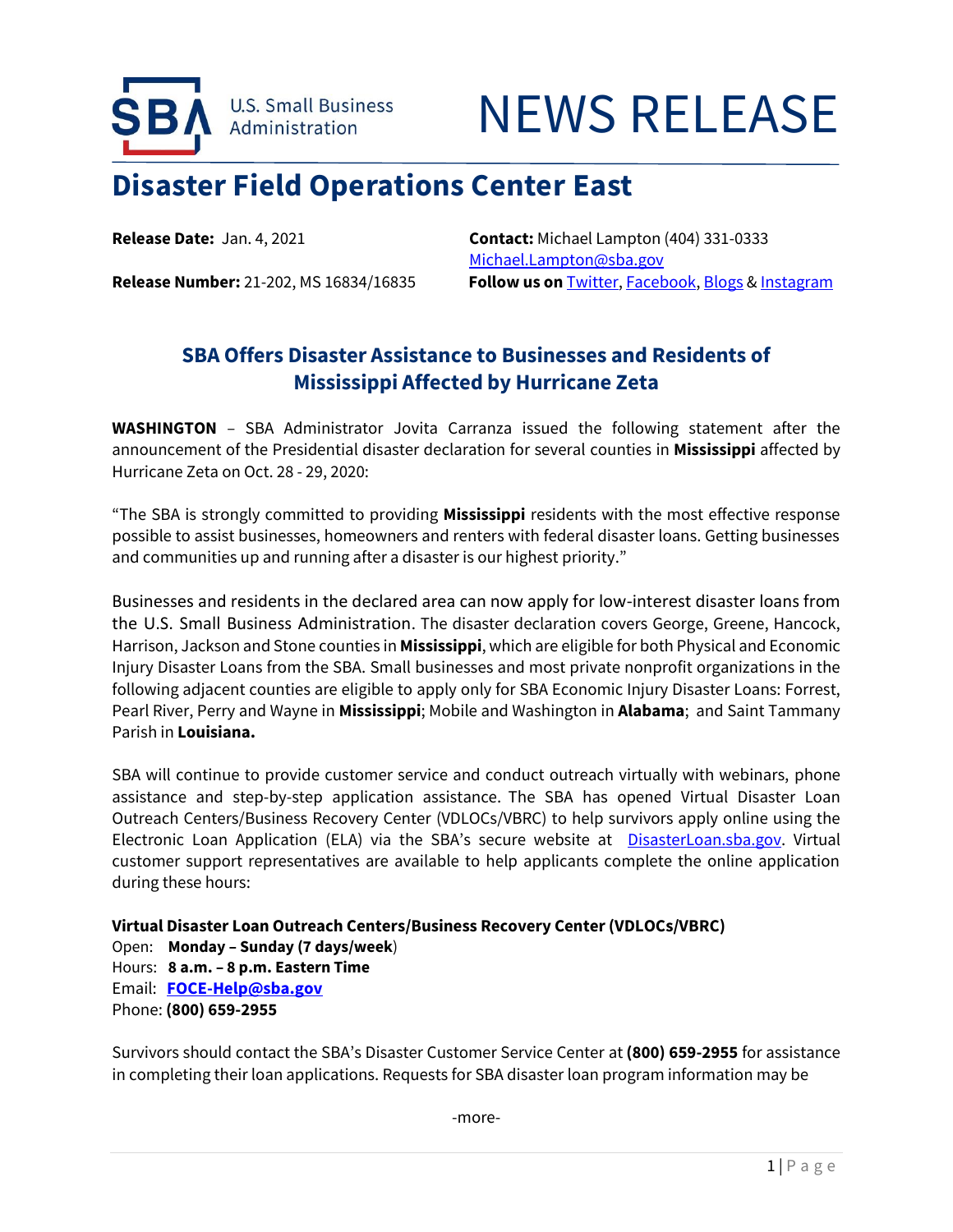obtained by emailing [FOCE-Help@sba.gov.](mailto:FOCE-Help@sba.gov) The SBA will conduct extensive outreach to ensure that those affected by the disaster have an opportunity to apply for assistance.

Businesses and private nonprofit organizations of any size may borrow up to \$2 million to repair or replace disaster damaged or destroyed real estate, machinery and equipment, inventory, and other business assets. Applicants may be eligible for a loan amount increase up to 20 percent of their physical damages, as verified by the SBA for mitigation purposes. Eligible mitigation improvements may include a safe room or storm shelter, sump pump, French drain or retaining wall to help protect property and occupants from future damage caused by a similar disaster.

For small businesses, small agricultural cooperatives, small businesses engaged in aquaculture and most private nonprofit organizations, the SBA offers Economic Injury Disaster Loans to help meet working capital needs caused by the disaster. Economic Injury Disaster Loan assistance is available regardless of whether the business suffered any physical property damage.

Disaster loans up to \$200,000 are available to homeowners to repair or replace disaster damaged or destroyed real estate. Homeowners and renters are eligible up to \$40,000 to repair or replace disaster damaged or destroyed personal property.

Interest rates are as low as 3 percent for businesses, 2.75 percent for nonprofit organizations and 1.188 percent for homeowners and renters with terms up to 30 years. Loan amounts and terms are set by the SBA and are based on each applicant's financial condition.

Applicants may apply online using the Electronic Loan Application (ELA) via the SBA's secure website at [DisasterLoan.sba.gov.](https://disasterloanassistance.sba.gov/)

To be considered for all forms of disaster assistance, applicants should register online at [DisasterAssistance.gov](http://www.disasterassistance.gov/) or download the FEMA mobile app. If online or mobile access is unavailable, applicants should call the FEMA toll-free helpline at 800-621-3362. Those who use 711-Relay or Video Relay Services should call 800-621-3362.

Businesses and individuals may also obtain information and loan applications by calling the SBA's Customer Service Center at 1-800-659-2955 (1-800-877-8339 for the deaf and hard-of-hearing), or by emailing [DisasterCustomerService@sba.gov.](mailto:DisasterCustomerService@sba.gov) Loan applications can also be downloaded at [sba.gov/disaster.](https://disasterloan.sba.gov/ela/Information/PaperForms) Completed applications should be mailed to: U.S. Small Business Administration, Processing and Disbursement Center, 14925 Kingsport Road, Fort Worth, TX 76155.

The filing deadline to return applications for physical property damage is **March 1, 2021**. The deadline to return economic injury applications is **Oct. 1, 2021**.

#### *About the U.S. Small Business Administration*

*The U.S. Small Business Administration makes the American dream of business ownership a reality. As the only go-to resource and voice for small businesses backed by the strength of the federal government, the SBA empowers entrepreneurs and small business owners with the resources and support they need to start, grow or expand their businesses, or recover from a declared disaster. It delivers services through an extensive network of SBA field offices and partnerships with public and private organizations. To learn more, visit [sba.gov.](http://www.sba.gov/)*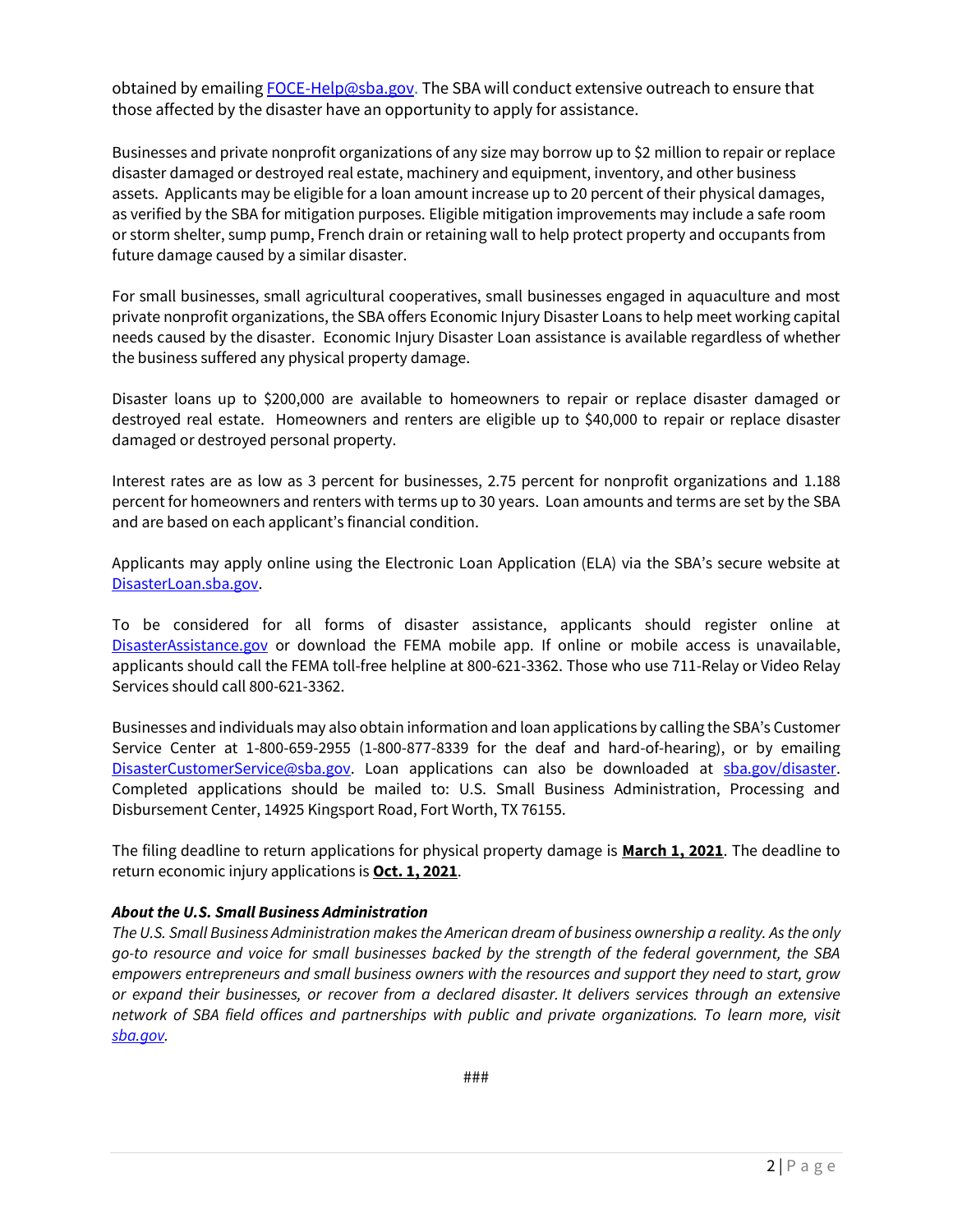

## **Centro de Operaciones de Campo para Desastres del Este**

**Fecha:** 4 de enero de 2021 **Contacto:** Michael Lampton (404) 331-0333 [Michael.Lampton@sba.gov](mailto:Michael.Lampton@sba.gov) **Comunicado Núm:** 21-203, MS 16834/16835 **Síganos en** [Twitter,](http://www.twitter.com/SBAgov) [Facebook,](http://www.facebook.com/sbagov) [Blogs](http://www.sba.gov/blogs) & [Instagram](https://www.instagram.com/sbagov/)

## **La SBA ofrece asistencia en caso de desastre a los negocios y habitantes de Mississippi afectados por el huracán Zeta**

**WASHINGTON** – La Administradora de la SBA, Jovita Carranza, emitió la siguiente declaración después del anuncio de la declaración presidencial de desastre para varios condados de **Mississippi** afectados por el huracán Zeta del 28 al 29 de octubre de 2020:

"La SBA está firmemente comprometida a proporcionar a los residentes de **Mississippi** la forma más eficaz posible para ayudar a las empresas, los propietarios de viviendas y los inquilinos con los préstamos federales para catástrofes. Poner en marcha los negocios y las comunidades después de un desastre es nuestra mayor prioridad".

Los negocios y los residentes en la zona declarada pueden solicitar ahora préstamos a bajo interés para casos de desastre a la Administración de Pequeñas Empresas de los Estados Unidos. La declaración de desastre cubre los condados de George, Greene, Hancock, Harrison, Jackson y Stone en **Mississippi**, que son elegibles para recibir préstamos para desastres por daños físicos y económicos de la SBA. Las pequeñas empresas y la mayoría de las organizaciones privadas sin fines de lucro en los siguientes condados adyacentes son elegibles para solicitar solamente los préstamos para desastres por lesiones económicas de la SBA: Mobile y Washington en **Alabama**; la parroquia de St. Tammany en **Louisiana**; y Forrest, Pearl River, Perry y Wayne en **Mississippi**.

La SBA seguirá prestando servicios de atención al cliente y realizando actividades de divulgación virtual con seminarios por Internet, asistencia telefónica y asistencia con las solicitudes paso a paso. La SBA ha abierto un Centro Virtual de Asistencia para Préstamos en Casos de Desastre/Centro de Recuperación de Negocios para ayudar a los sobrevivientes a solicitar en línea usando la Solicitud de Préstamo Electrónico a través del sitio web seguro de la SBA en *[DisasterLoan.sba.gov](https://disasterloan.sba.gov/)*. Los representantes de atención al cliente virtuales están disponibles para ayudar a los solicitantes a completar la solicitud en línea durante este horario:

#### **Centro de Asistencia Virtuales de Préstamos para Desastres/Centro de Recuperación de Negocios (VDLOC/VBRC)**

#### **Abran: Lunes - Domingo (7 días/semana)**

#### **Horas: 8 a.m. - 8 p.m. hora del este**

#### **Correo electrónico: [FOCE-Help@sba.gov.](mailto:FOCE-Help@sba.gov)**

#### **Teléfono: (800) 659-2955**

Los supervivientes deben ponerse en contacto con los profesionales de asistencia en casos de desastre en **(800) 659-2955** para programar una cita para completar sus solicitudes. Las solicitudes de información del programa de préstamos para desastres de la SBA pueden obtenerse por correo electrónico [FOCE-Help@sba.gov.](mailto:FOCE-Help@sba.gov) La SBA llevará a cabo una amplia labor de divulgación para garantizar que todos los afectados por el desastre tengan la oportunidad de solicitar asistencia.

Las empresas y las organizaciones privadas sin fines de lucro de cualquier tamaño pueden pedir prestados hasta 2 millones de dólares para reparar o reemplazar los bienes inmuebles, la maquinaria y el equipo, el inventario y